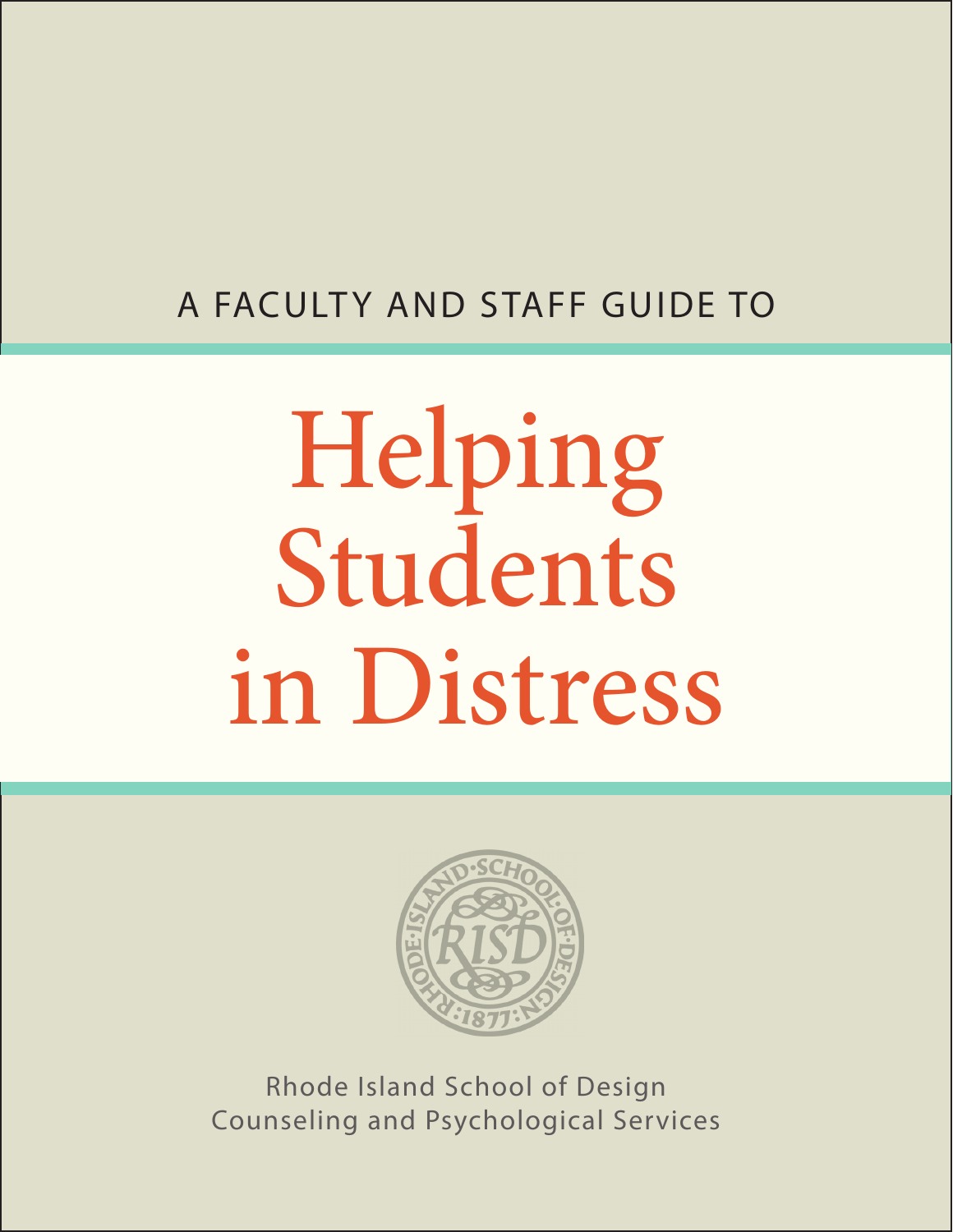## Dear RISD Faculty and Staff:

Are you concerned about student stress levels?

Have you ever worried about a student's mental health?

Do you want to learn more about resources to support students?

If you answered, "Yes" to any of these questions, you are not alone. More and more RISD faculty and staff are referring students for professional counseling and help due to personal and academic stress.

#### **Overview**

The Spring 2013 American College Health Association surveyed 96,911 students at 153 schools of higher education who expressed concerns about their psychological health, with 23% reporting they 'felt very sad'; 23% 'felt very lonely'; 21% 'felt things were hopeless'; 19% 'felt overwhelming anxiety'; 16% 'felt so depressed it was difficult to function'; 16% 'felt exhausted [but not from physical activity]'; and 5% 'seriously considered suicide' in the last 12 months. And more recent studies show these numbers are only rising.

Many college students successfully cope with college life; however, some become overwhelmed. A significant number of students have their education and personal lives disrupted by psychological problems. When psychological difficulties go untreated, the results can be serious and include academic failure and even withdrawal from school. Many psychological problems, even serious disorders such as depression, anxiety, bipolar disorder, and posttraumatic stress – have high rates of recovery if appropriate help is received in time. Unfortunately, many students fail to get the help they need for any number of reasons, including lack of knowledge about the early signs of psychological difficulties, denial, and lack of information about campus resources that can provide help.

#### **Your Role**

Faculty and staff play a key role in identifying and responding to distressed students. As a faculty or staff member you often get the first glimpse of students in trouble and may be the first person that students turn to for help. Responding to students, however, can be confusing and overwhelming. Our staff counselors have prepared this guide to assist you in responding to students in distress.

If you wish to consult with a RISD counselor or believe that a student should do so, we welcome the opportunity to help. Please call 401-454-6637 for assistance. We appreciate your role supporting students on campus, and hope that this guide will be useful to you. Thank you for your continued efforts in supporting student health and well being.

### The Staff of Counseling and Psychological Services

We graciously thank our colleagues at the University of Maryland College Park as well as the University of Connecticut, as we have liberally borrowed from them to create this guide.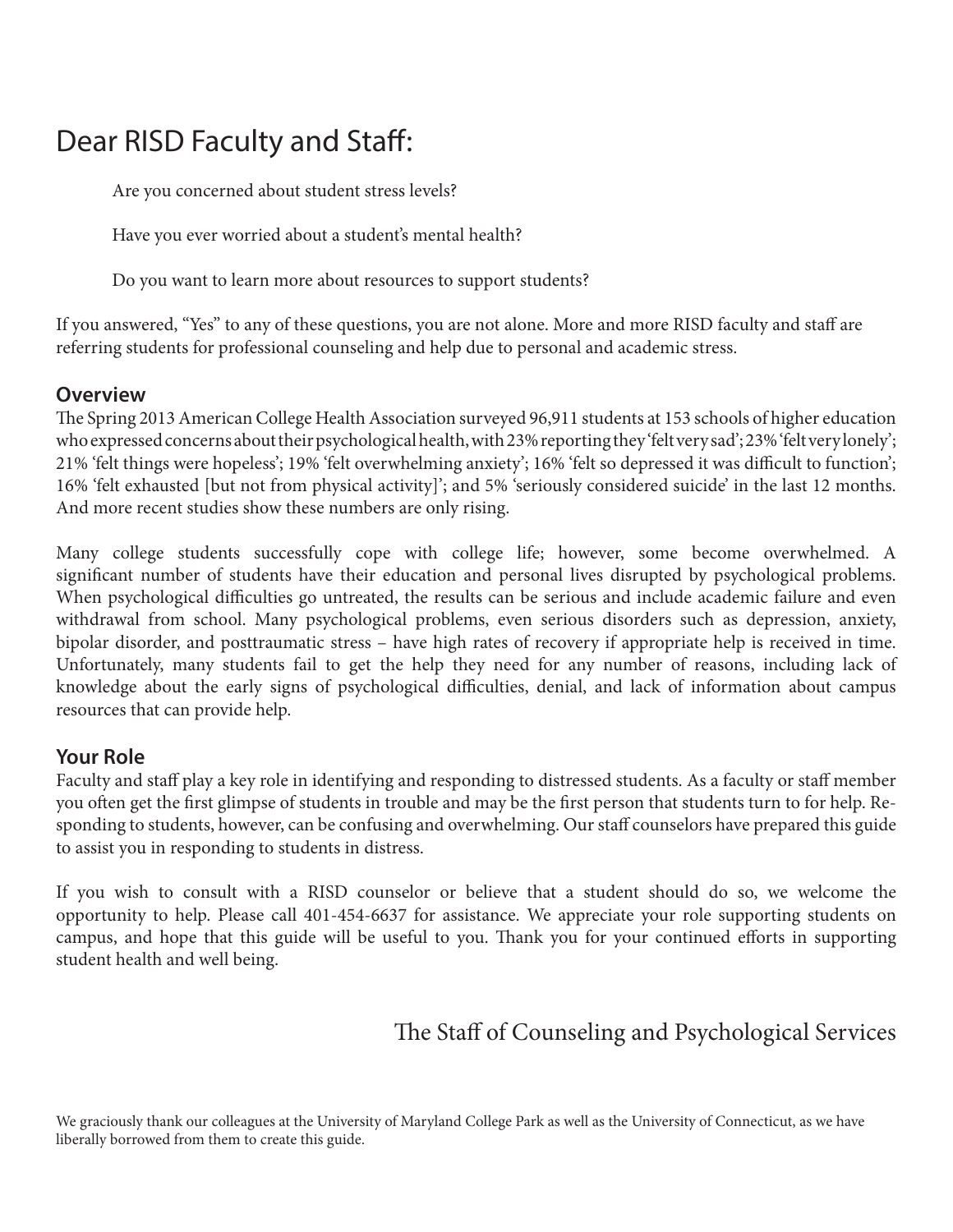## FACULTY AND STAFF GUIDE

## Table of Contents

| Responding to Student Emergencies                    | $\overline{4}$ |
|------------------------------------------------------|----------------|
| Referring a Student for Professional Help            | 5              |
| Awareness of Cultural Differences                    | 6              |
| <b>Responding to Emotional Distress</b>              |                |
| Student who is Anxious<br>Student who is Demanding   | 7<br>8         |
| Student who is Depressed                             | 9              |
| Student who has Disordered Eating                    | 10             |
| Student who may be Suicidal                          | 11             |
| Student who may be Severely Disoriented or Psychotic | 12             |
| Student who is Aggressive or Potentially Violent     | 13             |
| Responding to Substance Abuse                        | 14             |
| Responding to Victims of Violence                    |                |
| <b>Abusive Dating Relationship</b>                   | 15             |
| Sexual Assault                                       | 16             |
| Responding to Students with Transition Issues        | 17             |
| Responding to Students with Disabilities             | 18             |
| Responding to Students with                          |                |
| Choice of Major or Career Concerns                   | 19             |
| <b>Campus Resources</b>                              | 20             |

Rhode Island School of Design Counseling and Psychological Services (CAPS) Thompson House, 63 Angell Street 401-454-6637 caps.risd.edu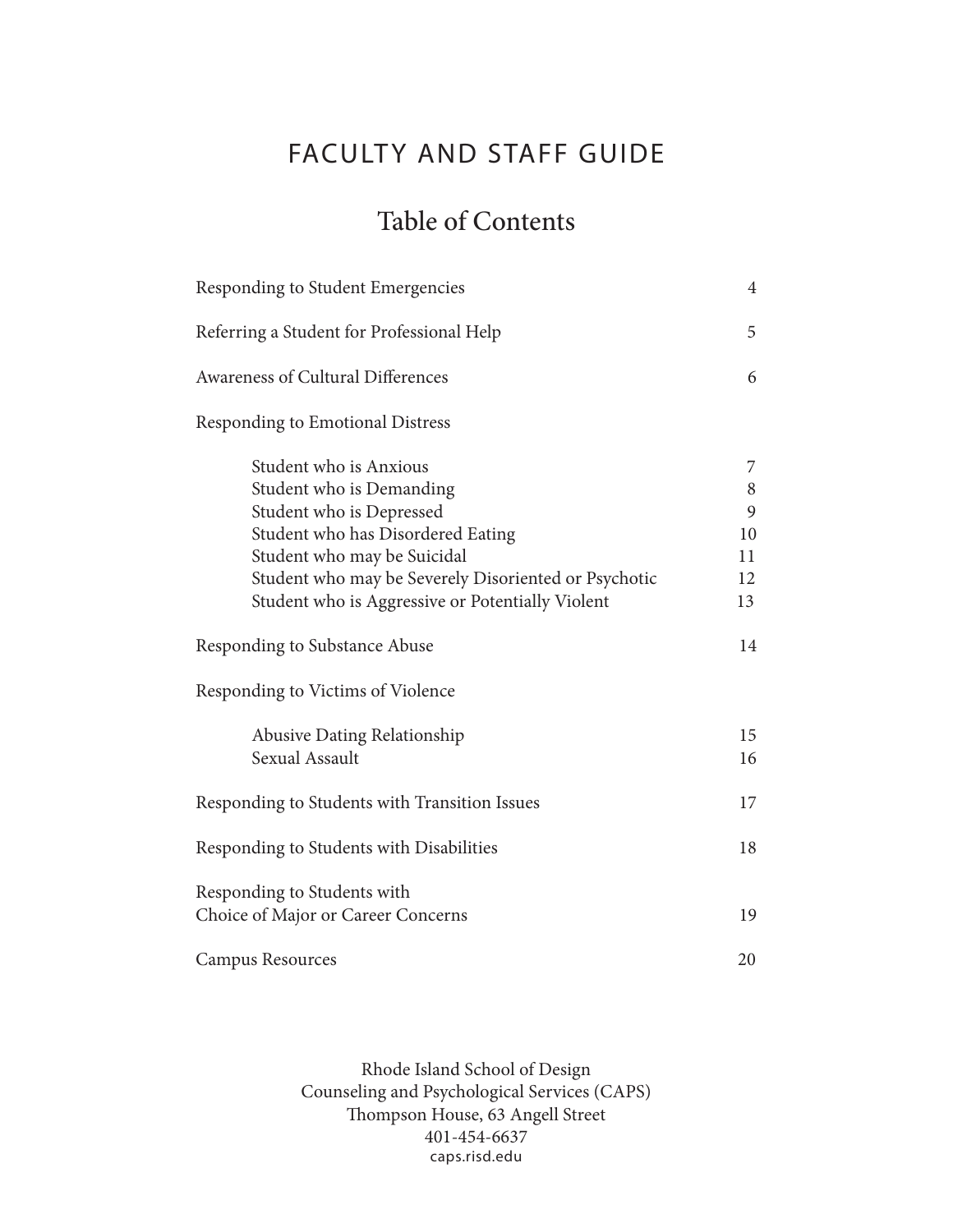## **Responding to Student Emergencies**

RISD encourages and will support staff and faculty decisions to respond to students in distress. Students in distress often display behavior that may pose a threat to self or others.

#### **Such behavior may include:**

- Suicidal gestures, intentions, or attempts
- Other behavior posing a threat to the student (e.g., drug abuse)
- Threats or aggression directed toward others
- Demonstrated inability to care for oneself.

#### **Campus resources for responding to mental health emergencies are:**

For consultation with a mental health clinician, call the Office of Counseling and Psychological Services (CAPS) at 401-454-6637. CAPS is open Monday through Friday, 8:30am to 4:30pm. During these times, you may also walk the student to CAPS, located in Thompson House, 63 Angell Street, just above the Quad. **If a student is in crisis, a clinician will be available for consultation immediately.**

**A clinician is on call for emergency consultation 24 hours a day, 7 days a week.** Call Public Safety at 401- 454-6666 and they will contact the counselor on call.

If the student requires immediate medical attention or hospitalization or is unmanageable (e.g., aggressive, hostile, refusing care), or if you feel directly threatened by a student or feel others are at risk, *do not hesitate to call the Police at 911 or Public Safety at 454-6666.*

#### WHAT YOU CAN DO

- Move the student to a quiet and secure place if possible.
- Enlist the help of someone else so the student isn't left alone and you aren't left alone with the student.
- Listen attentively and respond in a straightforward and considerate way.
- When contacting a campus resource, have available as much information as possible, including your name; the student's name and location; a description of the circumstances and the type of assistance needed; and an accurate description of the student.
- Alert the Office of Student Affairs (401-454- 6600) and/or CAPS (401-454-6637) as soon as possible.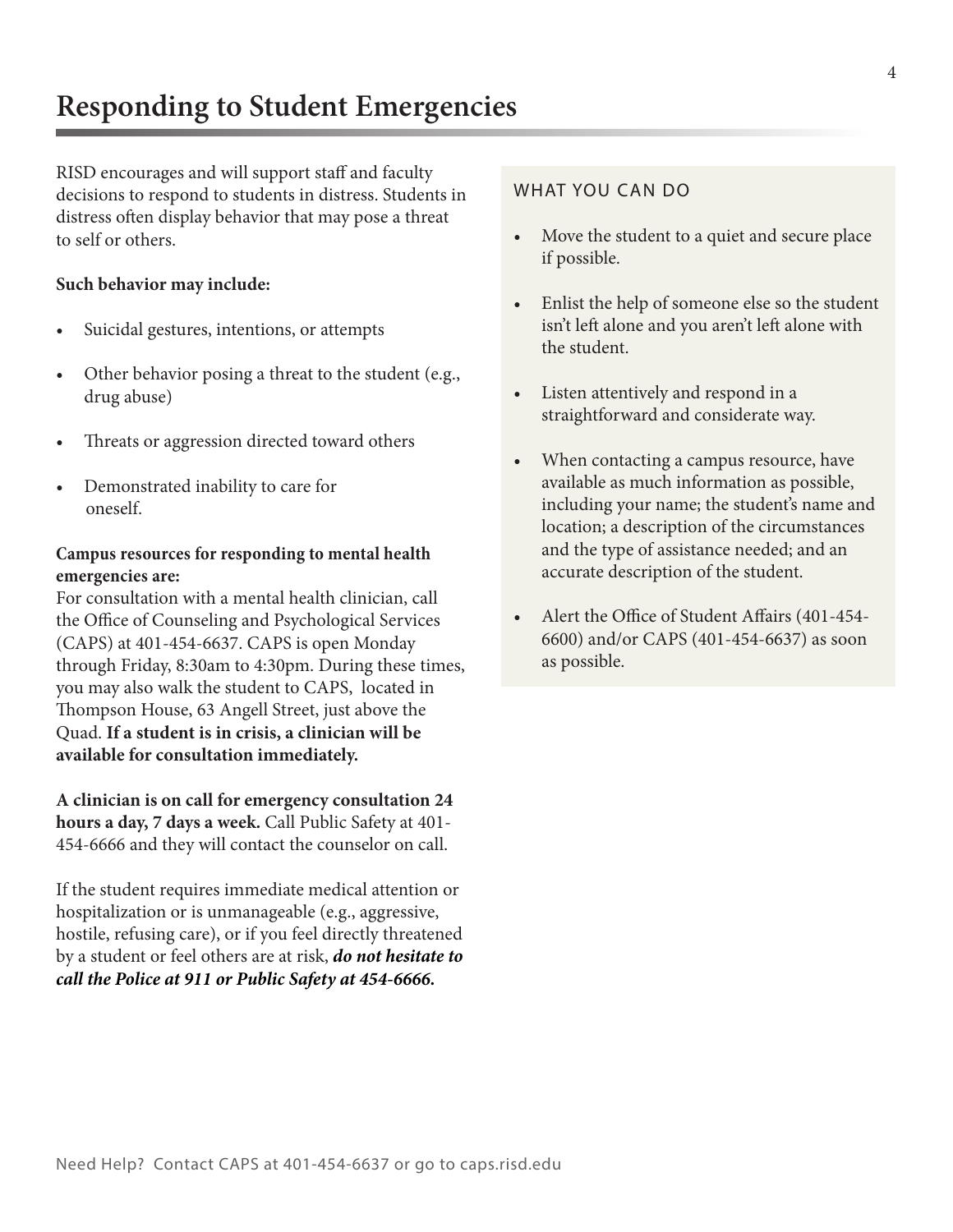#### WHEN TO REFER

In many cases of student distress, faculty and staff can provide adequate help through empathic listening, facilitating open discussion of problems, instilling hope, validating and normalizing concerns, conveying acceptance, giving reassurance and offering basic advice.

In some cases, however, students need professional help to overcome problems and to resume effective functioning.

The following signs indicate a student may need counseling:

- The student remains distressed following repeated attempts by you and others to be helpful.
- The student becomes increasingly isolated, unkempt, irritable, or disconnected.
- The student's academic or social performance deteriorates.
- The student's behavior reflects increased hopelessness or helplessness.
- You find yourself doing ongoing counseling rather than consultation or advising.
- The student shows significant and marked changes in behavior and mood.

#### HOW TO REFER

- Speak to the student in a direct, concerned and caring manner.
- Because students may initially resist the idea of counseling, be caring but firm in your judgment that counseling would be helpful. Also, be clear about the reasons that you are concerned.
- Be knowledgeable in advance about the services and procedures of the Office of Counseling and Pyschological Services (CAPS) and other campus help-giving agencies. The best referrals are made to specific people or services (you can find out about CAPS clinicians on the CAPS website).
- Suggest that the student call to make an appointment, and provide the phone number to CAPS (401-454-6637) as well as the location (Thompson House, 63 Angell Street.)
- Sometimes it is useful to more actively assist students in scheduling an initial counseling appointment. You can offer the use of your phone or call the receptionist yourself while the student waits in your office. In some situations, you may find it wise to walk the student over to CAPS. You could review the CAPS website with the student as well.
- If you need help in deciding whether or not it is appropriate to make a referral, call CAPS (401-454-6637) for consultation with a clinician.
- CAPS staff can also come to your department or staff to speak further regarding referrals and CAPS procedures/services. Please call 401-454- 6637 to schedule.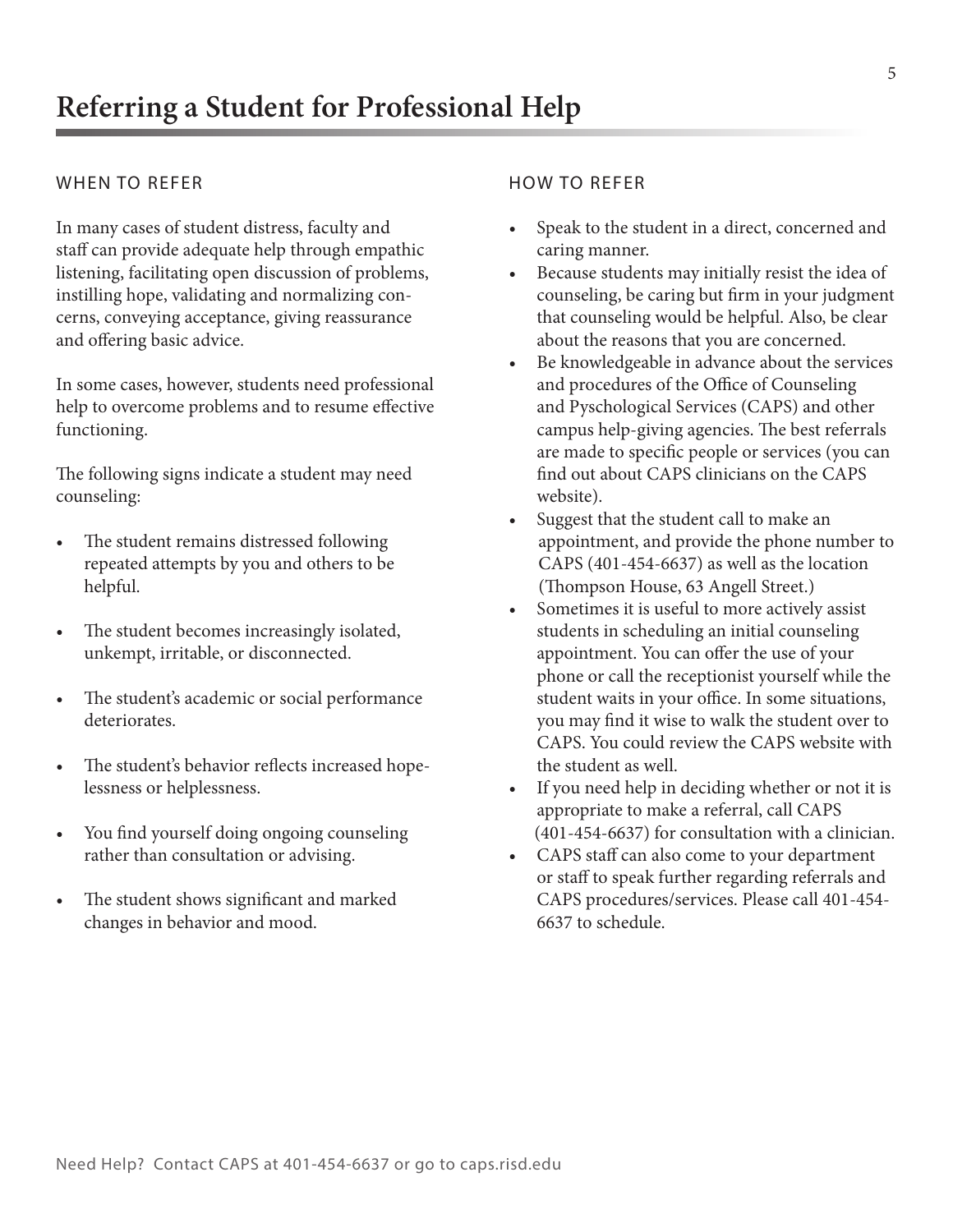Race, ethnicity, expression and cultural background, sexual orientation, gender identity, and other cultural identities are important to keep in mind as you help a distressed student. Reactions to racism, sexism, homophobia, abelism, etc., can affect the way in which emotional distress is manifested and also can impact helpseeking behavior. General barriers to seeking help — e.g., denial, fear of being labeled in a negative way, lack of information about campus resources — may be even more troublesome for students from underrepresented groups, especially if counseling is not a culturally relevant choice to make when help is needed. Communicating support, concern, and understanding is critical in reaching students who may feel isolated and marginalized.

Your sensitivity to the unique needs of international students, Lesbian, Gay, Bisexual, Transgender, Queer (LGBTQ) students, students of color, non-traditional-aged college students, and other underrepresented groups can be important in helping students get assistance. Furthermore, being knowledgeable about campus resources that address the unique needs of underrepresented students is also important.

RESOURCES:

#### **Intercultural Student Engagement**

Ewing Multicultural Center 41 Waterman Street phone: 401-277-4908 fax: 401-277-4937 email: ise@risd.edu

#### **LGBTQ Support**

Ewing Multicultural Center 41 Waterman Street phone: 401-277-4957 email: ise@risd.edu

#### **Residence Life**

South Hall 30 Waterman Street Monday-Friday, 8:30am-4:30pm phone: 401 454-6650 fax: 401 454-6382 email: rlo@risd.edu

#### **International Programs**

(For study abroad advising) Carr Haus, 3rd floor phone: 401-454-6754

#### **International Student Services**

(For international student advising) International Student Services Advisor Carr Haus, 2nd floor 210 Benefit Street 401-709-8474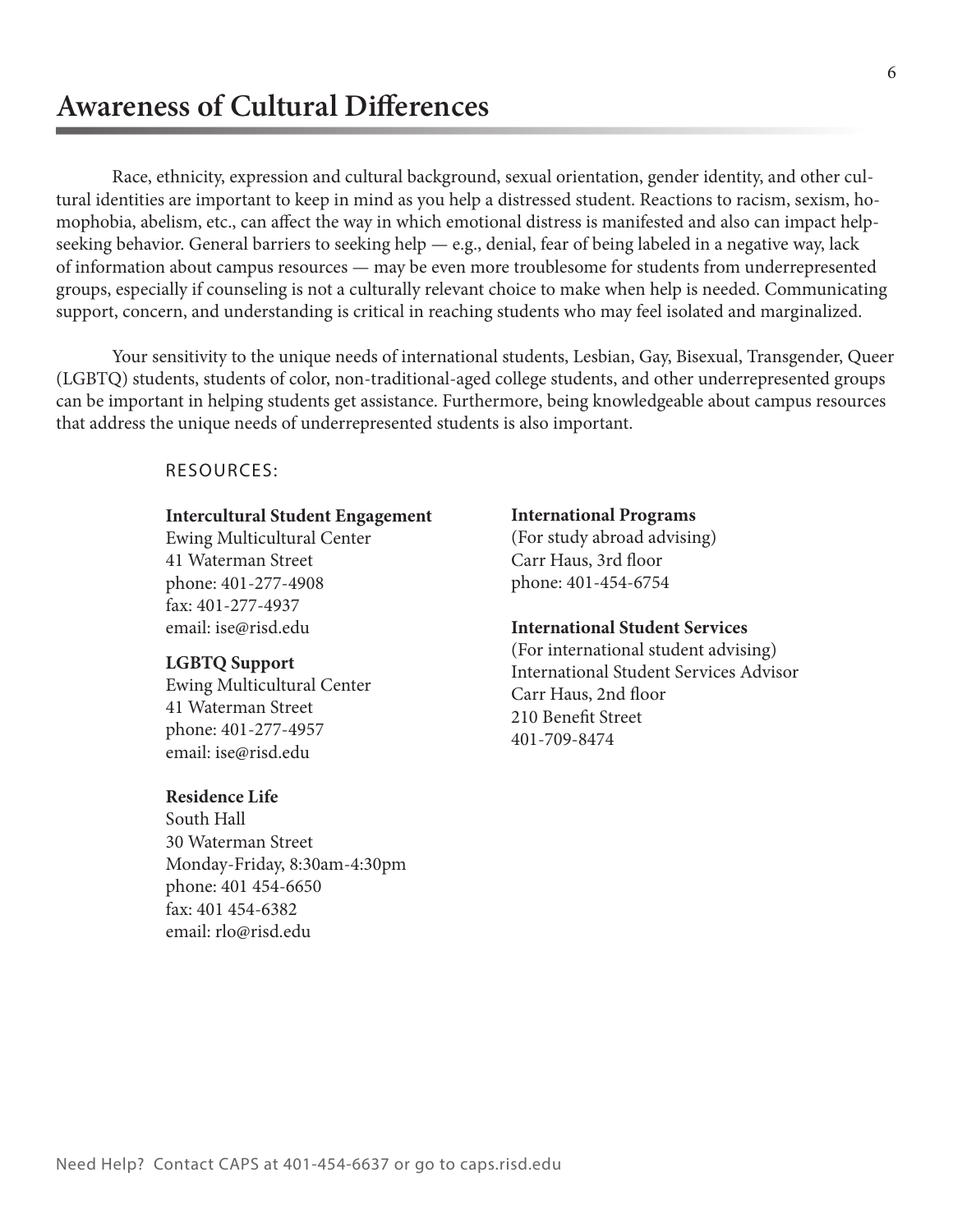#### **Facts About Anxiety**

Anxiety can be generalized across a range of situations, or it may be situation-specific (e.g., test anxiety, social anxiety, public speaking anxiety).

#### **Symptoms of anxiety include:**

- **stress**
- panic
- avoidance
- irrational fears (losing control, phobias, dying, falling apart)
- excessive worry (ruminations and obsessions)
- sleep or eating problems
- depression

#### WHAT YOU CAN DO

- Talk to the student in private.
- Remain calm and assume control in a soothing manner.
- Focus on relevant information, speaking concretely and concisely.
- Help the student develop an action plan that addresses the main concern.
- Refer the student to the Office of Counseling and Psychological Services (CAPS), 401-454- 6637, for counseling.

- Overwhelming the student with information or complicated solutions.
- Arguing with irrational thoughts.
- Devaluing the information presented.
- Assuming the student will get over the anxiety without treatment.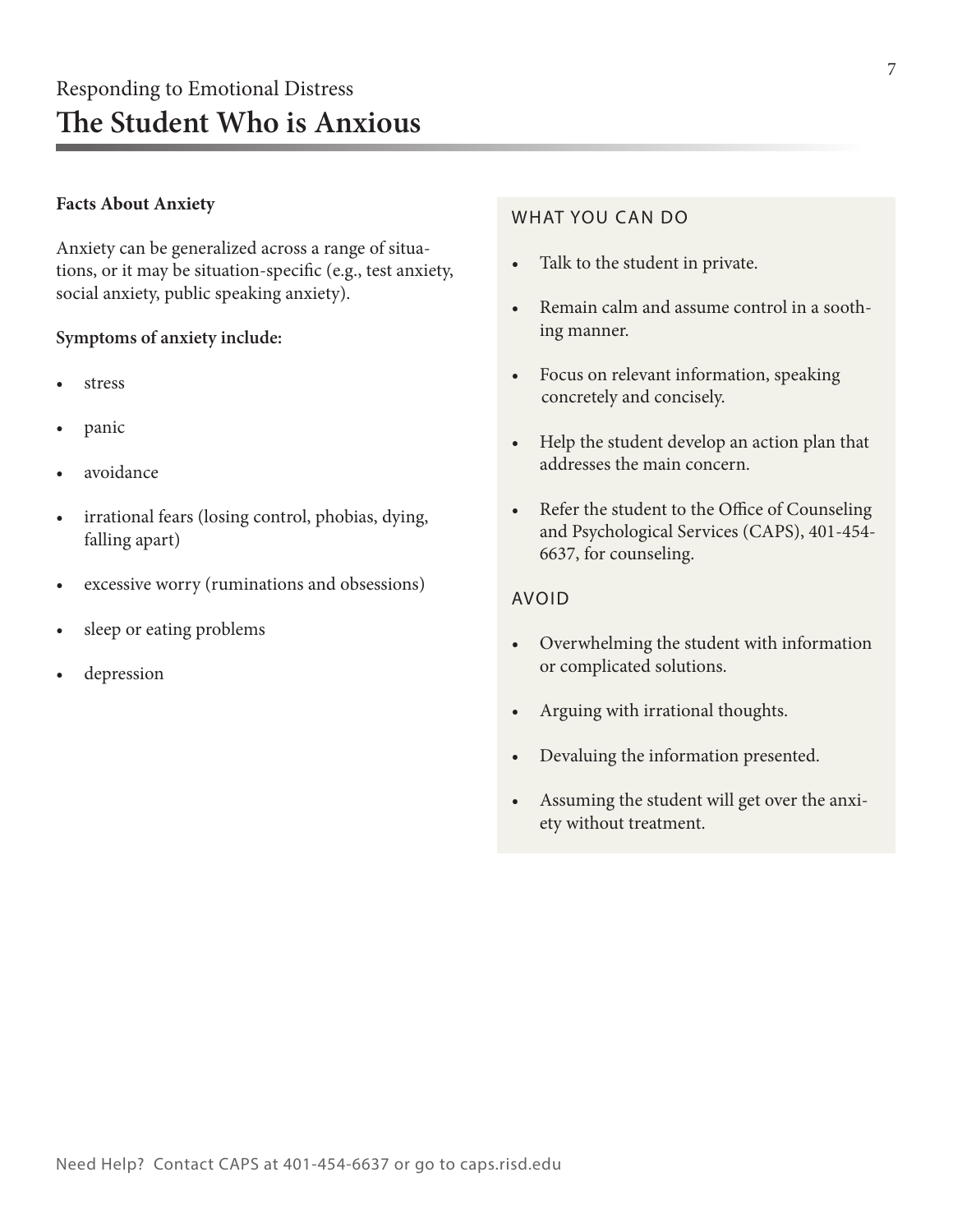## Responding to Emotional Distress **The Student Who is Demanding**

#### **Facts about Demanding Students**

Demanding students can be intrusive and persistent and may require much time and attention.

Demanding traits can be associated with anxiety, depression, and/or personality problems.

#### **Characteristics of demanding students include:**

- a sense of entitlement
- an inability to empathize
- a need for control
- difficulty in dealing with ambiguity
- perfectionism
- difficulty with structure and limits
- dependency
- fears about handling life

#### WHAT YOU CAN DO

- Talk to the student in a place that is safe and comfortable.
- Remain calm and in control.
- Set clear limits and hold the student to the allotted time for the discussion.
- Emphasize behaviors that are and aren't acceptable.
- Respond quickly and with clear limits to behavior that disrupts class, study sessions, or consultations.
- Be prepared for manipulative requests and behaviors.
- Call the Office of Student Affairs (401-454- 6600) for help with identifying strategies for dealing with disruptive behaviors.
- Refer the student to CAPS at 401-454-6637 for counseling.

- Arguing with the student.
- Giving in to inappropriate requests.
- Adjusting your schedule or policies to accommodate the student.
- Ignoring inappropriate behavior that has an impact on you or other students.
- Feeling obligated to take care of the student or feeling guilty for not doing more.
- Allowing the student to intimidate you.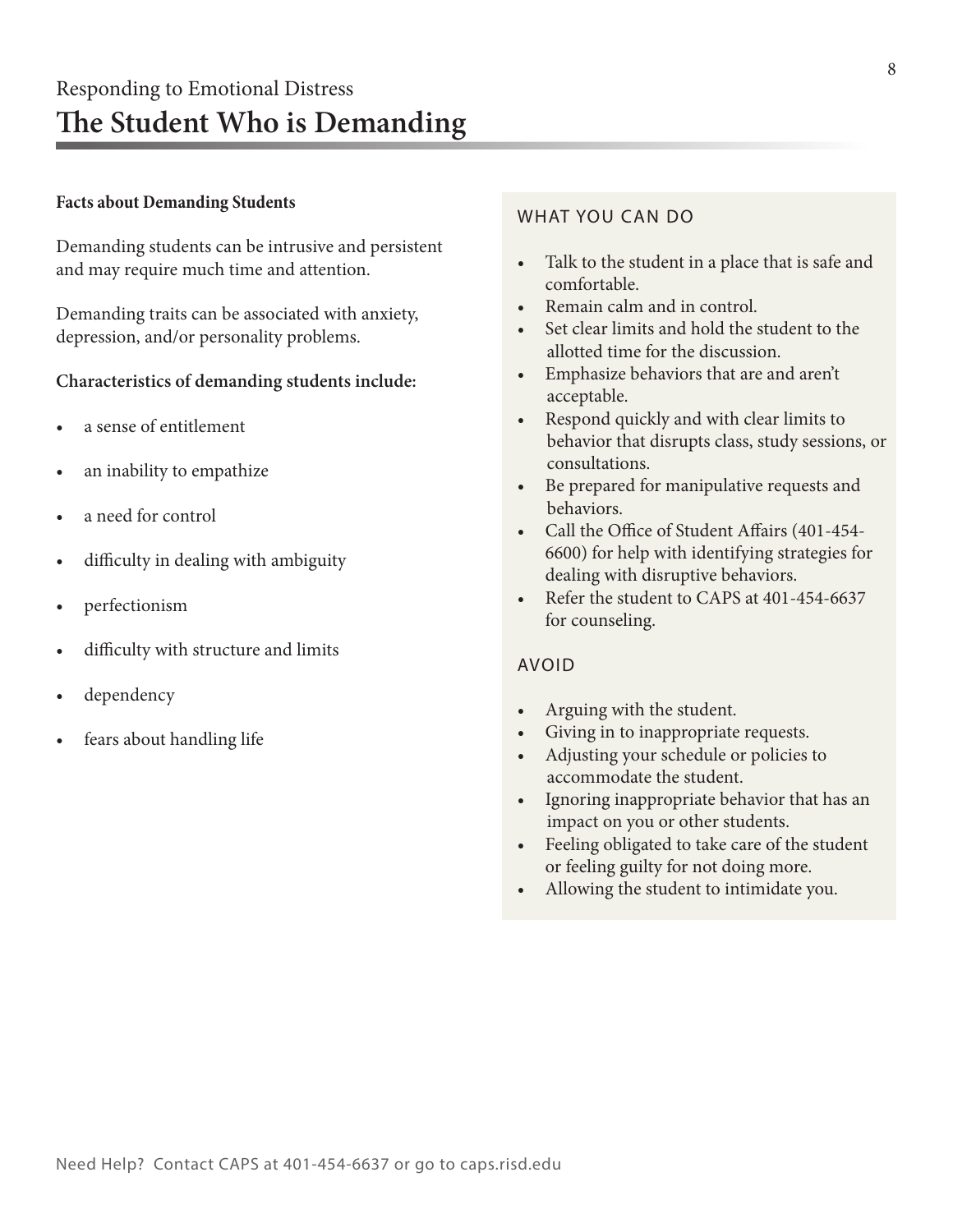#### **Facts about Depression:**

- Depression is a common mental health problem that varies in severity and duration.
- In its less serious form, depression is a temporary reaction to loss, stress, or life challenges. It can be alleviated through the passage of time and/or the natural healing effects of social supports, daily routines, and simple coping strategies like distraction, a structured daily schedule, and exercise.
- Severe or chronic depression requires professional help.

#### **Symptoms of depression can include:**

- feelings of emptiness, hopelessness, helplessness, and worthlessness
- a deep sense of sadness
- an inability to experience pleasure
- irregular eating and sleeping
- difficulties with concentration, memory, and decision-making
- fatigue and social withdrawal

Sometimes depression includes irritation, anxiety and anger.

In its most serious form, depression can be accompanied by self-destructive thoughts and intentions as a way to escape from the emotional pain.

Research shows that depression can be highly responsive to both psychotherapy and medication.

#### WHAT YOU CAN DO

- Talk to the student in private.
- Listen carefully and validate the student's feelings and experiences.
- Be supportive and express your concern about the situation.
- Ask the student if they have thoughts of suicide.
- Discuss clearly and concisely an action plan, such as having the student immediately call for a counseling appointment.
- Refer the student to the Office of Counseling and Psychological Services (401-454-6637).
- Be willing to consider or offer accommodations (e.g., extension on a paper or exam), if appropriate, as a way to alleviate stress and instill hope.

- Ignoring the student.
- Downplaying the situation.
- Arguing with the student or disputing that the student is feeling depressed.
- Providing too much information for the student to process.
- Expecting the student to stop feeling depressed without intervention.
- Assuming the family knows about the student's depression.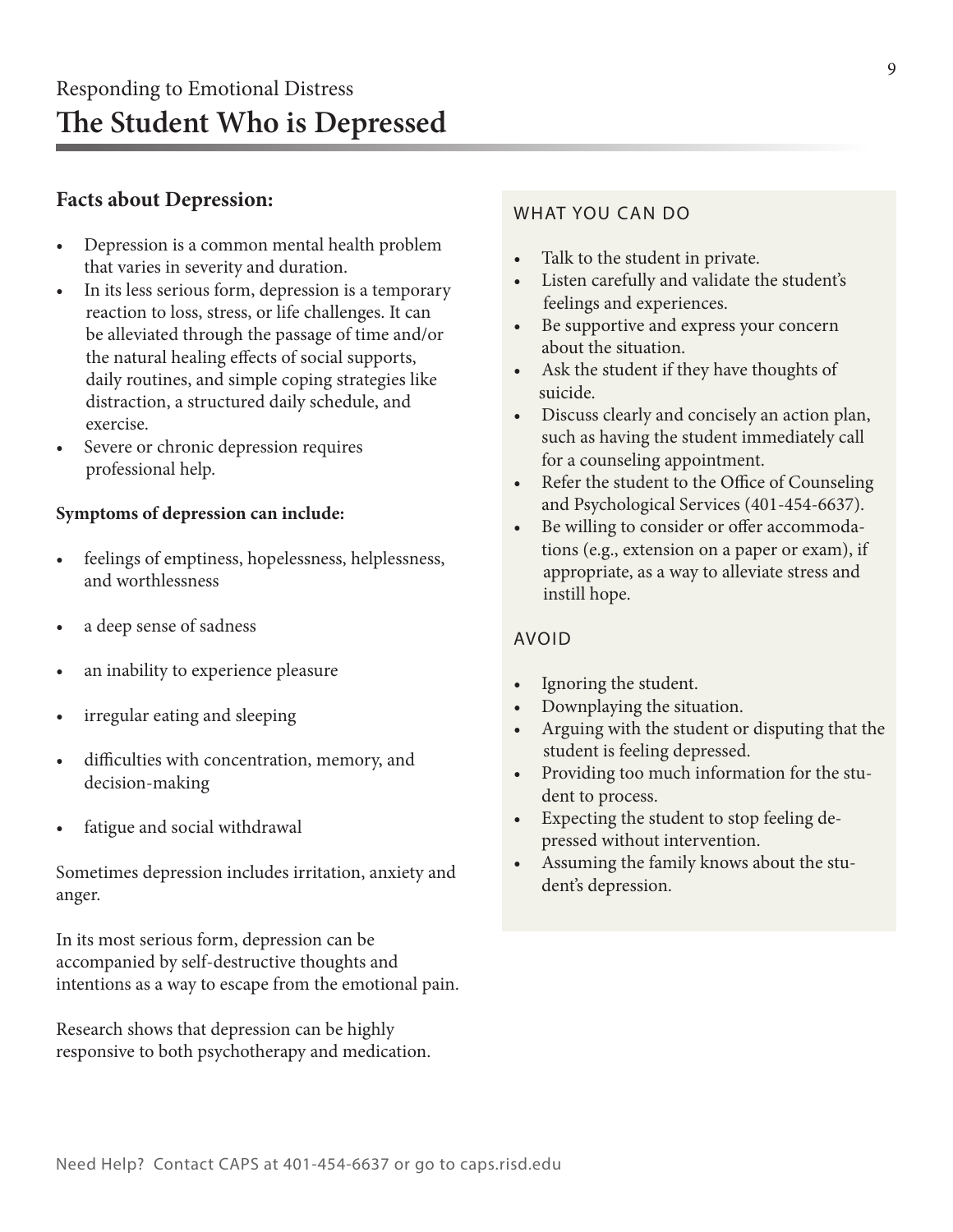#### **Facts about eating disorders:**

- Eating disorders are not necessarily about food, but food is the substance that people with eating disorders abuse. Eating disorders have both physical and psychological symptoms. They are characterized by problematic attitudes and feelings about food, weight and body shape, a disruption in eating behaviors and weight management, and intense anxiety about body weight and size.
- Eating disorders usually refer to Anorexia Nervosa, Bulimia Nervosa, and/or Binge Eating Behavior.
- Anorexia Nervosa is characterized by restricted eating, self-starvation and excessive weight loss.
- Bulimia Nervosa is characterized by recurrent episodes of overeating large amounts of food in a short period of time (the binge) followed by some form of purging.
- Binge-Eating/compulsive overeating involves impulsive eating, independent of appetite, without purging behaviors. These behaviors may be habitual or reflect the same psychological features as bulimia.

#### WHAT YOU CAN DO

- Select a time to talk to the student when you are not rushed and won't be interrupted.
- In a direct and non-punitive manner, indicate to the student all the specific observations that have aroused your concern, trying not to focus on body weight or food.
- Your responsibilities are not to diagnose or provide therapy; it is the development of a compassionate and forthright conversation that ultimately helps a student in trouble find understanding, support, and the proper therapeutic resources.
- If the information you receive is compelling, communicate to the student your tentative sense that they might have an eating disorder as well as your conviction that the matter clearly needs to be evaluated.
- If you have any questions, contact Counseling and Psychological Services at 401-454-6637 or Health Services at 401-454-6625.

- Avoid conflicts or a battle of the wills with your student.
- Avoid placing shame, blame, or guilt on your student regarding their actions or attitudes.
- Avoid giving simple solutions.
- Do not intentionally or unintentionally become the student's counselor.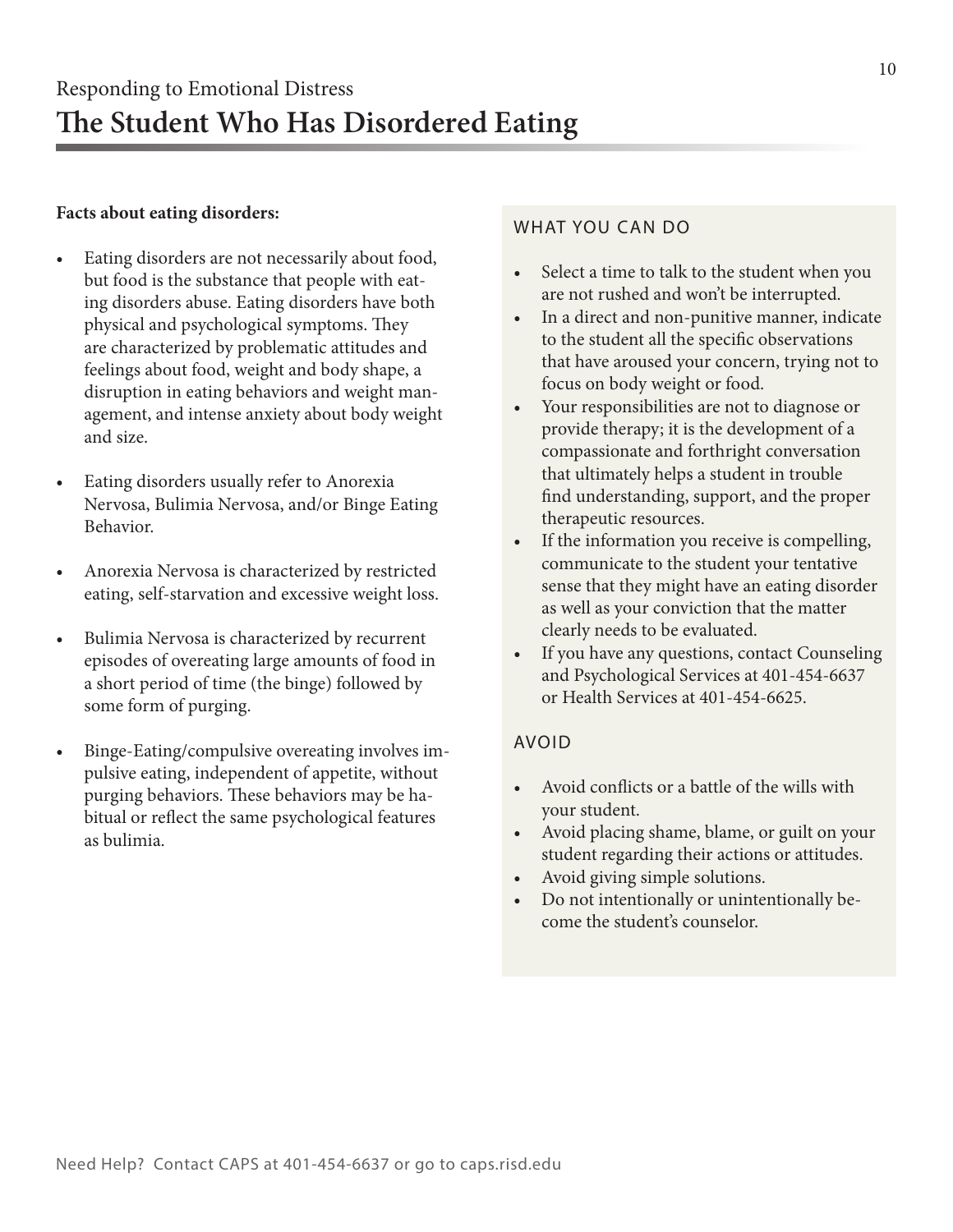#### **Facts About Suicide**

- Although suicide is a rare event, it is the second leading cause of death among college students.
- Suicidal states are often associated with major depression, a combination of acute anxiety and depression, post traumatic stress disorder, drug and alcohol abuse, and bipolar disorder.
- People who are suicidal often tell people about their thoughts or give clues to others about their feelings.

#### **Some factors associated with suicide risk are:**

- suicidal thoughts
- pessimistic view of the future
- intense feelings of hopelessness, especially when combined with anxiety
- feelings of alienation and isolation
- viewing death as a means of escape from distress
- previous suicide attempts
- personal or family history of depression and/ or suicide
- personal or family history of suicide attempts
- substance abuse
- history of self-mutilation

#### **Be confident to ask directly about suicide.** Asking a student if they are suicidal will not put the idea in their head if it isn't there already and will make a secret no longer secret which is the first step to a solution.

A student who is suicidal and who confides in someone is often ambivalent about suicide and open to discussion.

Students who are at high risk usually have a specific plan, have a means that is lethal (e.g., medication, knife, gun), a time frame in which they will kill themselves and tend to be or feel isolated.

#### WHAT YOU CAN DO

- **• Call 911 if the student is in immediate danger to themselves.**
- Talk to the student in private.
- Remain calm and take the lead.
- Take a student's disclosure as a serious plea for help ("I hear clearly that you are really considering killing yourself to just end the pain of how badly you are feeling").
- Ask the student directly about feelings and plans ("Are you thinking of killing yourself?" "How have you thought about doing it?").
- Express care and concern, and assure the student that you will help him or her reach a professional ("I believe and trust everything you are saying and that you have not gotten to this point easily. I am highly concerned for you and want you to believe and trust me now that seeking help can make a difference even if it doesn't feel this way right now").
- If the incident occurs during business hours, escort the student to CAPS located at Thompson House, 63 Angell Street.
- Call CAPS (401-454-6637) or, after hours, call Public Safety (401-454-6666) and ask them to contact the counselor on call.

- Minimizing the situation. All threats must be considered potentially lethal.
- Arguing with the student about the merits of living.
- Allowing friends to assume responsibility for the student without getting input from a professional.
- Assuming the family knows that the student has suicidal thoughts.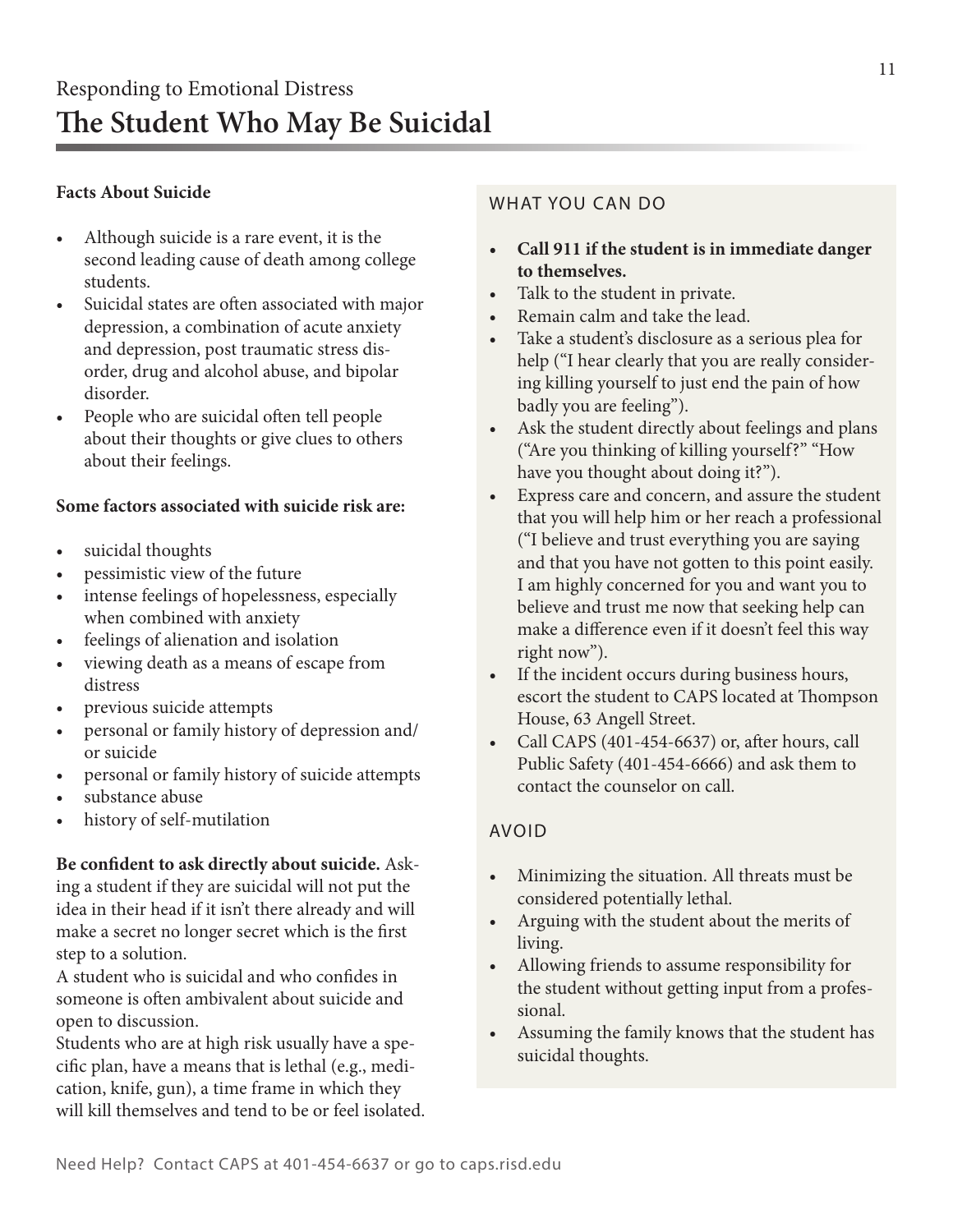## Responding to Emotional Distress **The Student Who May Be Severely Disoriented or Psychotic**

#### **Facts About Psychotic Thinking**

The main feature of psychotic thinking is "being disconnected from reality."

#### **Symptoms include:**

- speech that makes no sense
- extremely odd or eccentric behavior
- significantly inappropriate or an utter lack of emotion
- bizarre behavior that indicates hallucinations
- strange beliefs that involve a serious misinterpretation of reality
- social withdrawal
- inability to connect with or track normal communication
- extreme or unwarranted suspicion

Bipolar disorder involves periods of serious depression which can be combined with periods of extreme euphoria and frenzied thinking and behavior, the latter of which can reflect a poor connection with reality. A person with bipolar disorder can appear psychotic.

Psychological illnesses that involve psychotic features often have an onset between the late teens and early 30s.

#### WHAT YOU CAN DO

- Consult with a professional at the Office of Counseling and Psychological Services (CAPS) (401-454-6637).
- Speak to the student in a direct and concrete manner regarding your plan for getting them to a safe environment.
- Accompany the student to CAPS (401-454- 6637) or call (911) if the student is highly impaired.
- Recognize that psychotic states can involve extreme emotion or lack of emotion and intense fear to the point of paranoia.
- Recognize that a student in this state may be dangerous to self or others.

- Assuming the student will be able to care for themselves.
- Agitating the student with questions, pressure, etc.
- Arguing with unrealistic thoughts.
- Assuming the student understands you.
- Allowing friends to care for that student without getting professional advice.
- Getting locked into one way of dealing with the student. Be flexible.
- Assuming the family knows about the student's condition.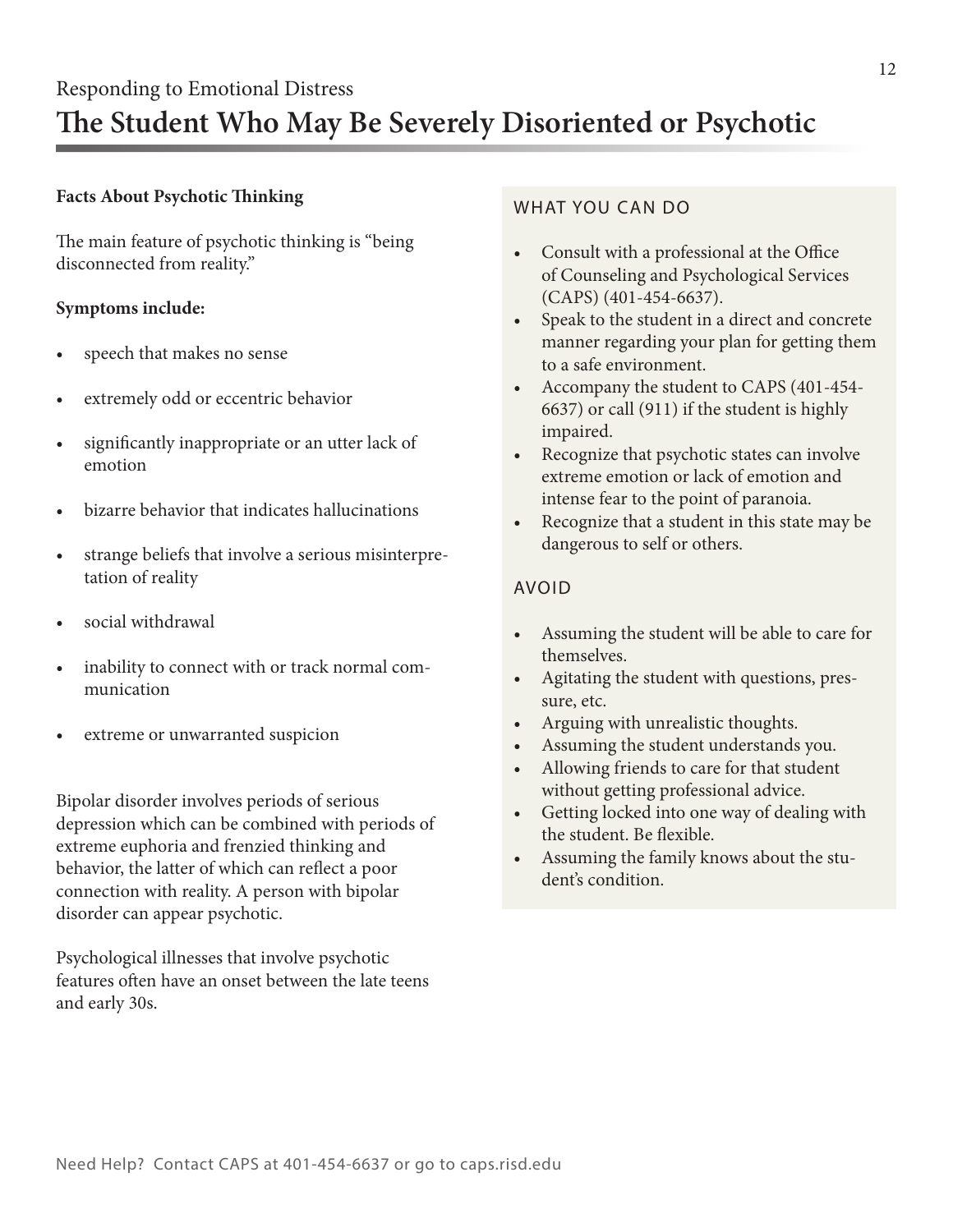#### **Facts About Aggression**

Aggression varies from threats to verbal abuse to physical abuse and violence.

It is very difficult to predict aggression and violence.

#### **Some indicators of potential violence may include:**

- paranoia/mistrust
- a highly unstable school or vocational history
- a history of juvenile violence or substance abuse
- prior history of violence or abuse, including history of arrests
- fascination with weapons
- history of cruelty to animals as a child or adolescent
- impulse control problems
- fire-starting behaviors

#### **IF A STUDENT THREATENS YOU BY EMAIL, MAIL OR PHONE:**

- Threatening mail, phone calls and emails received at your home should be referred to your local police department and college officials.
- Mail, phone calls and emails received on campus should be referred to RISD's Office of Public Safety (401-454-6666).
- If you know the identity of the student making these threats, please contact the Office of Student Affairs (401-454-6600).

#### WHAT YOU CAN DO

- Assess your level of safety. **Call 911 if you feel in danger.**
- If you feel it is appropriate to stay with the student, remain in an open area with a visible means of escape (sit closest to the door and do not let the student get between you and the door).
- Enlist the help of a co-worker.
- Explain to the student the behaviors that are unacceptable
- Stay calm and set limits
- Use a time-out strategy (that is, ask the student to reschedule a meeting with you when the student has calmed down) if the student refuses to cooperate and remains aggressive or agitated
- Consult with professionals at Office of Student Affairs (401-454-6600).

- Staying in a situation in which you feel unsafe.
- Meeting alone with the student.
- Engaging in a screaming match or behaving in other ways that escalate anxiety and aggression.
- Ignoring signs that the student's anger is escalating.
- Touching the student or crowding his or her sense of personal space.
- Ignoring a gut reaction that you are in danger.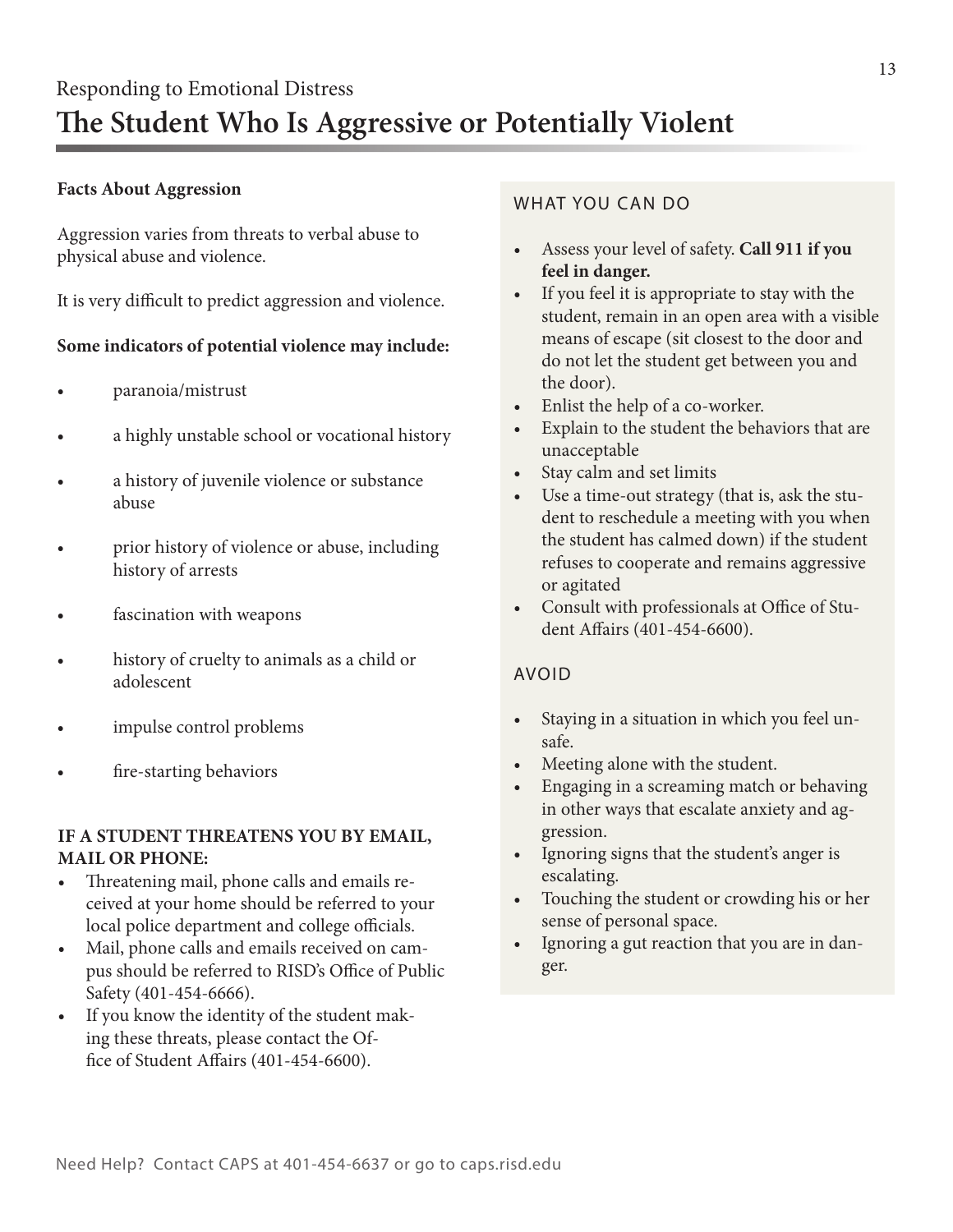#### **Signs that a student may have an alcohol problem:**

- Failure to fulfill major work, school or home responsibilities.
- Specific school problems such as poor attendance, low grades, and/or recent disciplinary action.
- Drinking in situations that are physically dangerous, such as driving a car.
- Having recurring alcohol-related legal problems, such as being arrested for driving under the influence of alcohol or for physically hurting someone while drunk.
- Continued drinking despite having ongoing relationship problems that are caused or worsened by drinking.
- Mood changes such as temper flare-ups, irritability, and defensiveness.
- Physical or mental problems such as memory lapses, poor concentration, bloodshot eyes, lack of coordination, or slurred speech.

#### **Signs that a student may have a drug problem:**

- Experiencing withdrawal symptoms (e.g., nausea, restlessness, insomnia, concentration problems, sweating, tremors, anxiety).
- After reducing or stopping chronic drug use taking a drug in order to avoid withdrawal symptoms.
- Spending a lot of time getting, using, and recovering from the effects of a drug.
- Abandoning previously-enjoyed activities, such as hobbies, sports, and socializing, in order to use drugs.
- Neglecting school, work, or family responsibilities.
- Taking risks while high, such as starting a fight or engaging in unprotected sex.
- Continuing to use despite physical problems (e.g., blackouts, flashbacks, infections, injuries) or psychological problems (e.g., mood swings, depression, anxiety, delusions, paranoia) the drug has caused.
- Legal troubles because of drug use, such as arrests for disorderly conduct, driving under the influence, or stealing to support drug habit.

#### WHAT YOU CAN DO

- Treat the situation seriously.
- Share your concern and encourage the student to seek help.
- Recognize that denial is a powerful aspect of substance problems and that it can involve conscious or unconscious lying and distorting the truth.
- Refer the student to the Office of Counseling and Psychological Services (401-454-6637).

- Ignoring or making light of the problem.
- Chastising or condoning the behavior.
- Assuming that experimenting with drugs or alcohol is harmless.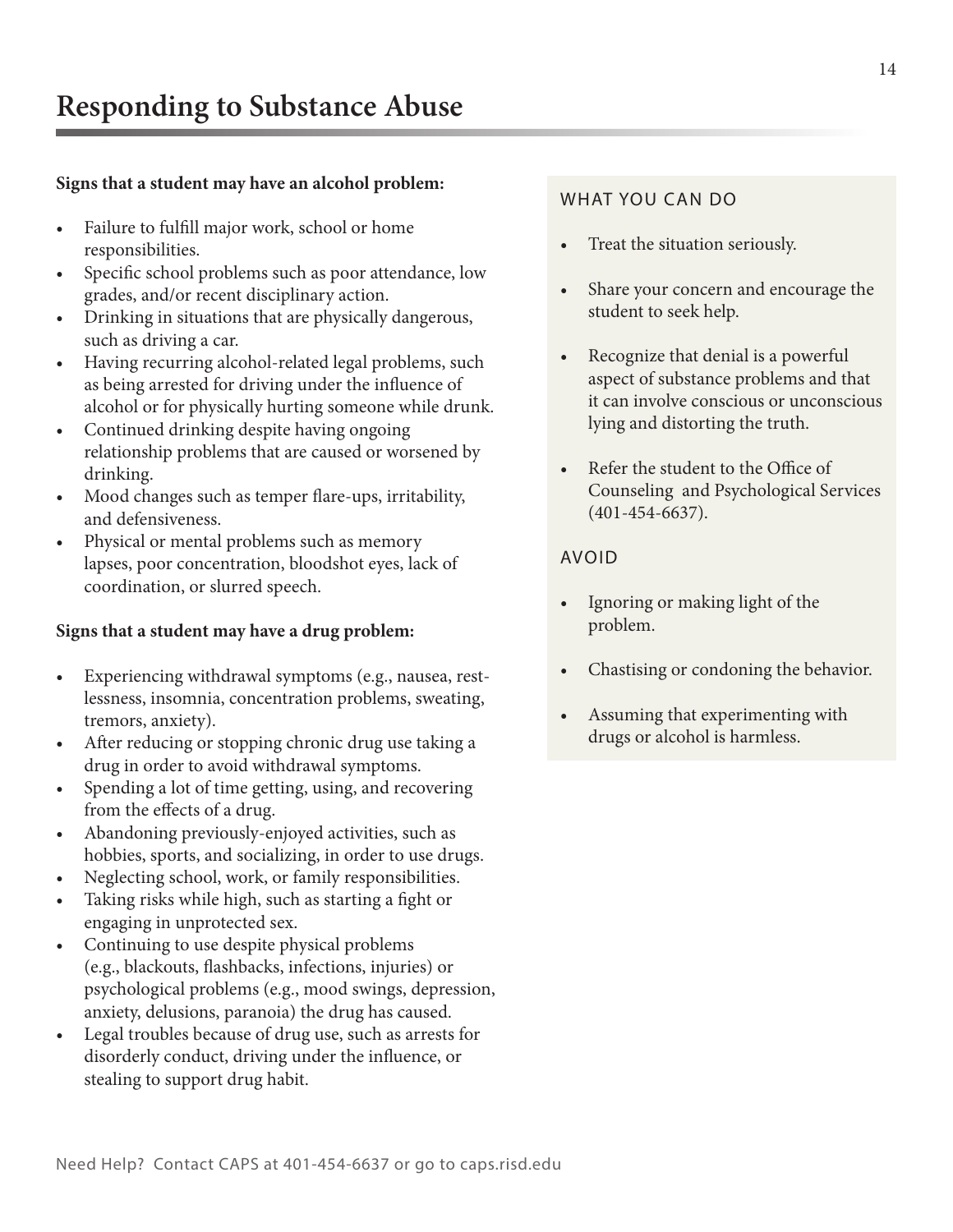## Responding to Victims of Violence **The Victim of an Abusive Dating Relationship**

#### **Facts about Abusive Relationships**

Abusive relationships often involve a repeating pattern of verbal, sexual, emotional and physical abuse that increases over time.

#### **Indicators of abusive relationships include:**

- verbal abuse
- isolation from friends and family
- fear of abandonment
- fear of partner's temper
- fear of intimidation
- acceptance of highly controlling behavior
- assuming responsibility for partner's abusive behavior
- feeling trapped
- fear of leaving the relationship

#### TITLE IX OFFICE:

Title IX Coordinator Sydney Lake Office 436 20 Washington Place slake@risd.edu 401-427-6919

#### WHAT YOU CAN DO

- See the student in private.
- Recognize that the student may be fearful and vulnerable.
- Remember that abusive relationships in volve complex dynamics, including high levels of denial and, thus, are difficult to change.
- Be aware that interventions from a variety of sources increase the chances for change.
- Refer the student to the Office of Counsel ing and Psychological Services (401-454- 6637).
- Encourage the student to call Public Safety when rape or violence is involved (401-454-6666 or 911).
- Encourage the student to connect with family and friends.

- Downplaying the situation.
- Lecturing the student about poor judg ment.
- Expecting the student to make quick changes.
- Pressuring students to follow any particular course of action (i.e. filing a police report).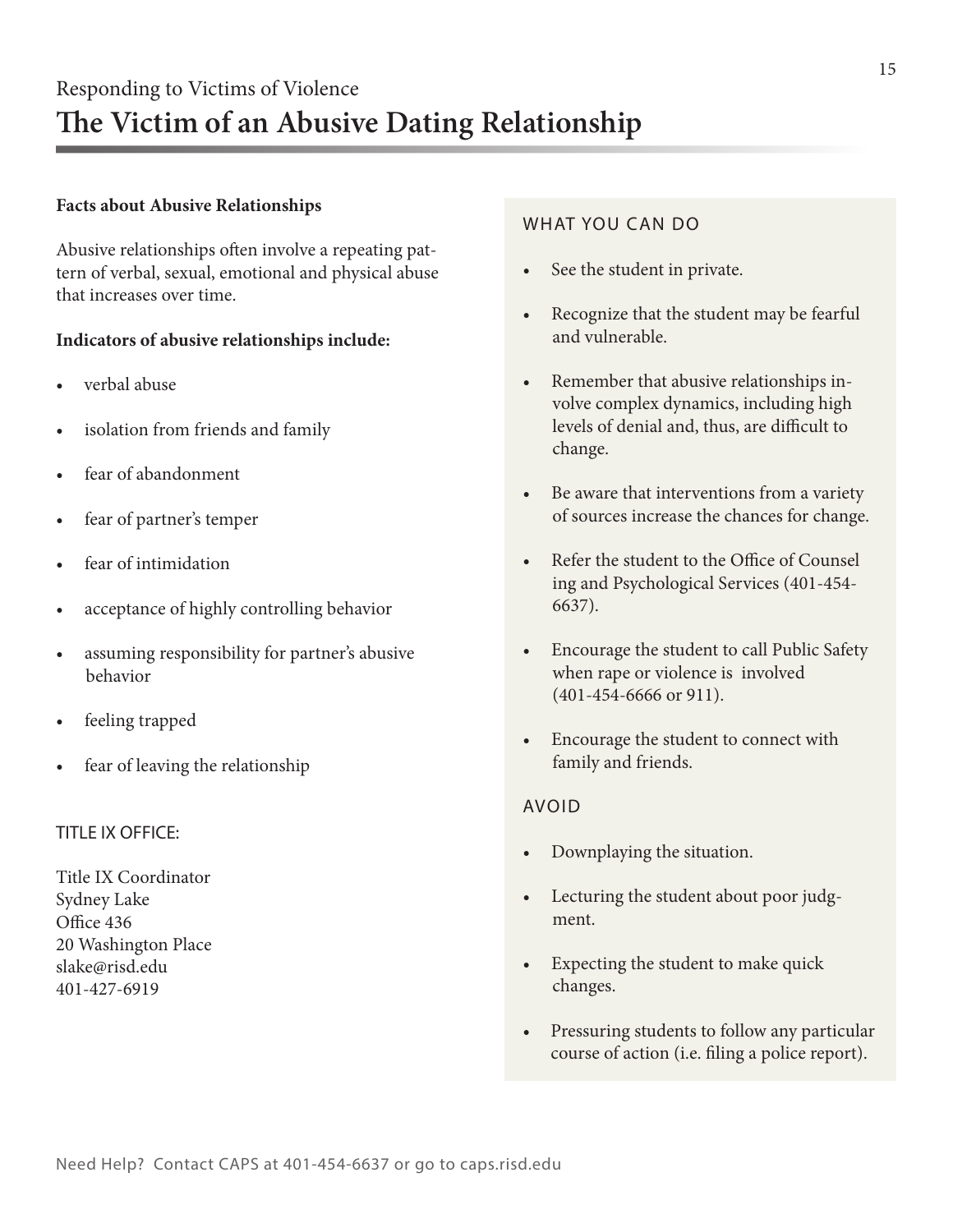#### **Facts about Sexual Assault**

- Sexual assault is sexual contact initiated against a person without consent.
- Consent can't be inferred from passivity or silence; nor can a current or previous relation ship constitute consent.
- Consent may not be given by any individual who is intoxicated or incapacitated by drugs and/or alcohol both voluntaily or involuntarily consumed.

#### **Examples of sexual assault include:**

- completed or attempted rape
- threats of rape
- sexual coercion
- unwanted sexual contact with force or threat of force
- unwanted sexual contact without consent

Although most assaults are committed by men against women, men can be assaulted by women, and same-sex assaults also occur.

#### TITLE IX OFFICE:

Title IX Coordinator Sydney Lake Office 436 20 Washington Place slake@risd.edu 401-427-6919

#### WHAT YOU CAN DO

- If the student needs immediate medical attention, refer to: Health Services 401-454-6625 (office) Public Safety (24 hr EMTs) 401-454-6666 Day One Sexual Assault Trauma & Resource Center 1-800-494-8100 (24 hr)
- If the student wishes to speak to someone confidentially, refer them to Counseling and Psychological Services at 401-454-6637 (office).
- Refer the student to our Title IX Coordinator at 401-454-6689 (office) who can discuss all of the options, institute immediate remedies, etc. The Coordinator will keep the information as private as possible but must evaluate the potential safety risk to the communtity.
- If the student wants to file a police report, student must go to the hospital so evidence can be collected. Students can contact Public Safety to arrange for hospital transport and for assistance filling a police report.

#### AVOID

- Expressing judgment even when high risk behaviors on the part of the victim (e.g., intoxication) were involved.
- Pressuring the student to file a police report.

#### **NOTE**

**It is important that the faculty member notify the TITLE IX Coordinator of the assault even if the student's name is not provided.**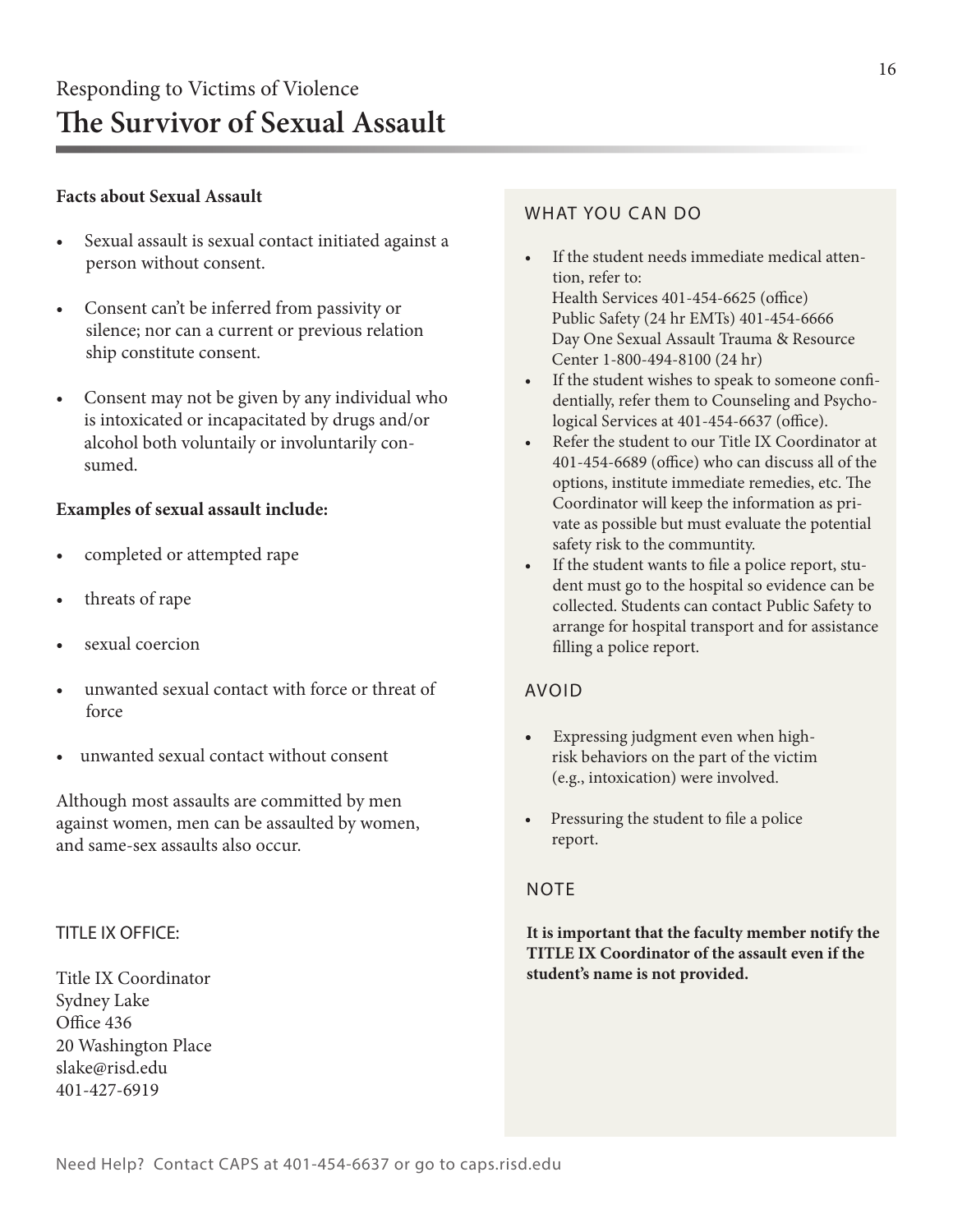#### **Facts about transitions:**

- Transitions are times of change that usually involve both loss and opportunity.
- Entering college is one of life's most demanding transitions; arguably the most significant transition since the start of kindergarten.
- College students face many challenging transitions including graduating and entering the work force.
- The changes inherent in a transition can produce stress and challenge a student's coping resources.
- Students can experience a decline in functioning (academic, social, emotional) during transitions.
- Transition stress can be compounded by counterproductive coping mechanisms such as avoidance of stress-producing situations and people, excessive partying, denial of academic workload and alcohol abuse.
- Transitions can pose greater problems to students who have existing psychological problems or difficult life circumstances.
- Students going through a transition can benefit from counseling to enhance their coping efforts and prevent the onset of serious problems.

#### **Signs that a student is having transition problems include:**

- Anxiety symptoms such as nervousness, irritability, tearfulness, and sleep problems.
- Depressed mood.
- Difficulty managing responsibilities or relationships.
- Homesickness that goes on for a significant period of time.

#### WHAT YOU CAN DO

- Convey to the student that transition stress is normal and often brings a temporary decline in performance
- Encourage that student to use positive coping strategies to manage transition stress including: regular exercise, use of social support, a reasonable eating and sleeping regimen, and scheduling pleasurable activities
- Refer the students to the Office of Counseling and Psychological Services (CAPS) (401- 454-6637) if performance problems persist beyond a reasonable amount of time, or if the symptoms are acute, or if the student feels he/she could benefit by talking with someone about it.

- Assuming that the student understands the impact of transitions and is aware of the source of stress.
- Minimizing or trivializing the student's feelings and reactions
- Discounting or overlooking factors that put the student at risk of more serious problems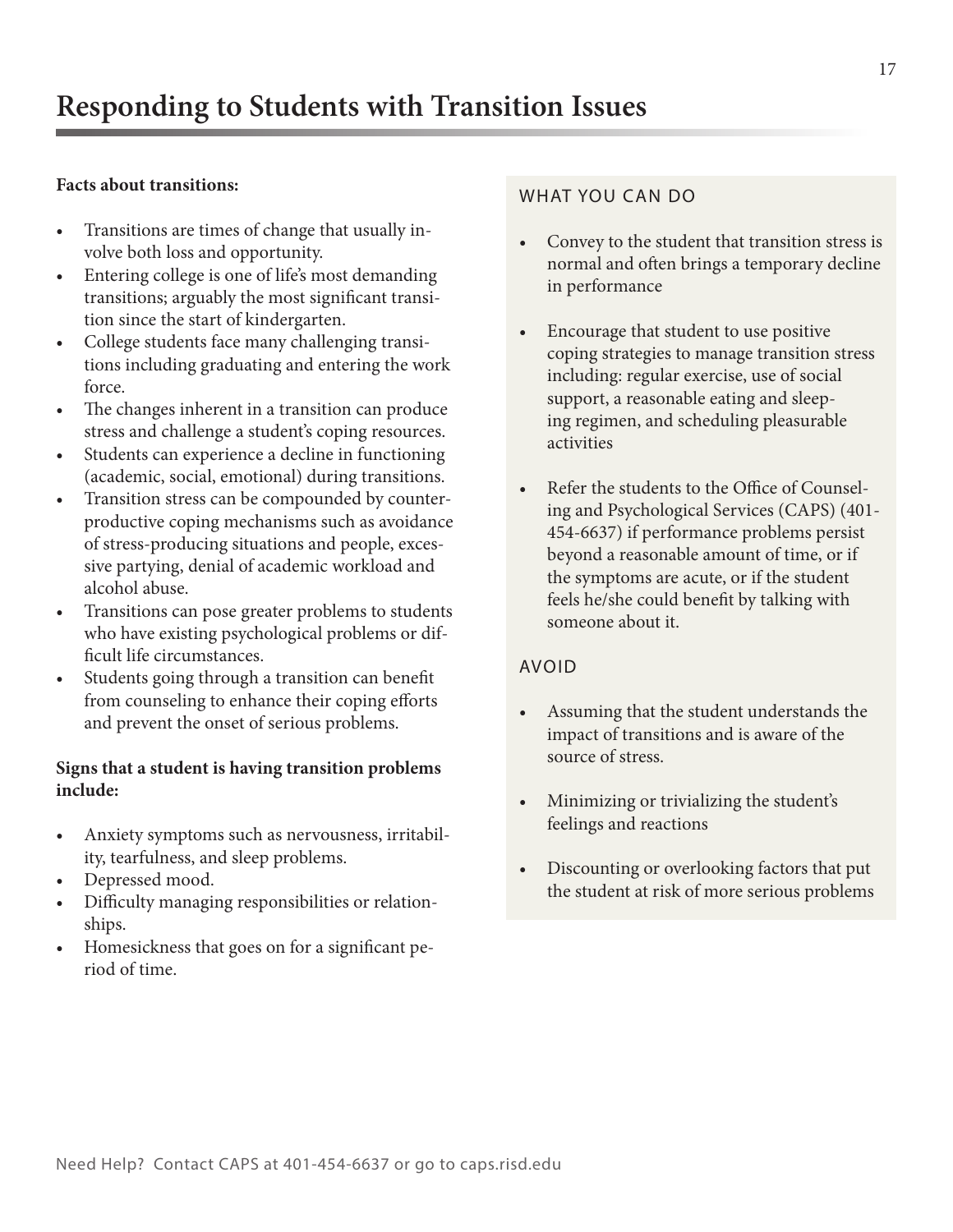#### **Facts About Disability**

- Students with documentation of a physical, learning or psychiatric disability are eligible to access accommodations through The Office of Disability Support Services (DSS), located in Carr House (401-709-8460).
- Students with physical disabilities may present classroom access needs associated with limitations in mobility, speaking, hearing, and/or vision.
- Students with medical disorders may experience difficulties participating in their academic programs due to the condition itself or the ongoing treatment protocol.
- Students with learning disabilities have neurological impairments that interfere with and slow down information processing, memory and retrieval, and output. These disabilities can have a detrimental impact on reading, writing, math, attention, concentration, and/or overall organization.
- Students with psychiatric disabilities have a chronic and debilitating psychological condition that interferes with their ability to participate in the routine educational program. Examples of conditions that fall under this classification include Bipolar Disorder, Major Depression, Anxiety Disorders, and Post Traumatic Stress Disorder.
- Students with Attention Deficit/Hyperactivity Disorder (AD/HD) may experience inattentive, hyperactive, and/or impulsive behaviors due to a dysfunction of the central nervous system. These behaviors may compromise an individual's social, vocational and academic performance.
- Students with disabilities may not realize that they have a particular problem and that treatment/accommodations are available.

#### WHAT YOU CAN DO

- Remember that any student requesting accommodations must have valid documenta tion on file with DSS and present verification of approved accommodations in letter-form.
- Speak to the student in private about your concerns.
- Treat each student with sensitivity and respect.
- Acknowledge the difficulties that the student is having.
- Refer the student to the Office of Disability Support Services, Carr House, 2nd floor.
	-

•

• Be open to follow-up consultation with DSS regarding accommodations for the student.

- Using patronizing language with the student.
- Underestimating or questioning the stated disability.
- Assuming the student understands the academic limitations imposed by the disability.
- Assuming the student qualifies for accommodations without DSS verification.
- Assuming there is nothing you can do to accommodate the student's learning differ ences.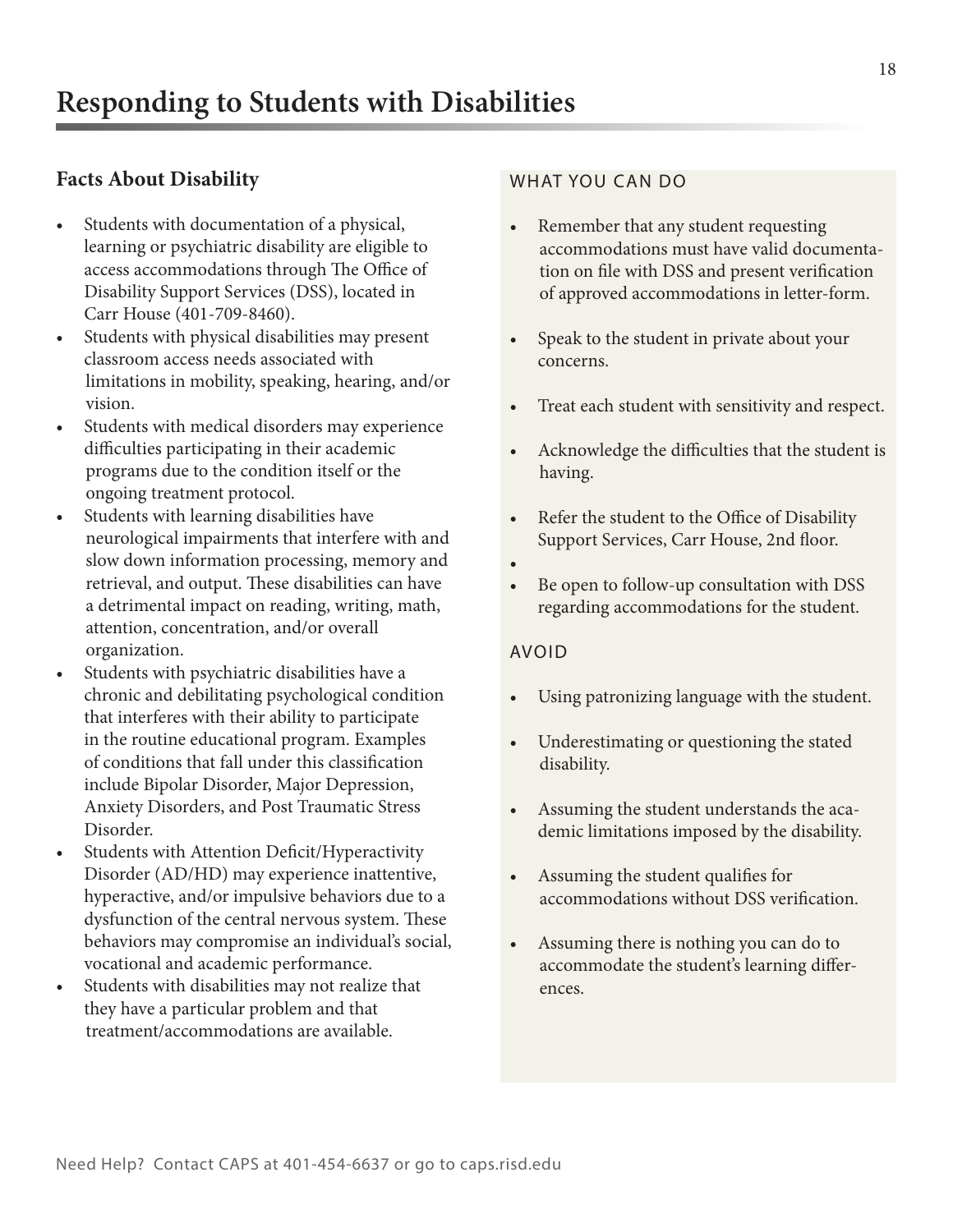## **Responding to the Student with Choice of Major or Career Concerns**

Career Services can help students who have questions about their majors or their prospective careers.

#### **For the student who is undecided about a major:**

Many students struggle with the decision of their major. Self-exploration is the course of action for students choosing to identify a potential major. The Division of Foundation Studies and other offices on campus sponsor opportunities that educate students about available majors and careers. Students are encouraged to visit the various departments during their first semester or during Wintersession.

#### **For the student who is undecided about a career path:**

Many students will choose a major but need assistance with understanding traditional and nontraditional career paths. Students often associate the better-known professions with their course of study and need assistance with career exploration to understand professions that they did not know existed. Students will often need assistance in realizing that the path to a particular career is not necessarily linear. A major in "X" does not limit you to a profession in "Y."

#### **For the student who is looking to gain experience or employment:**

Students may want to clarify their career goals and by having experiential learning opportunities to confirm their choice of major and occupational interests.

Students may need assistance with developing a comprehensive job search process using various methods and resources to assist with obtaining employment.

#### **Career Services resources to address student's concerns:**

Career Services Staff are professionals skilled in the area of career counseling and can support students with all phases of the process of choosing a major or career direction. Please call or check the website for location; their telephone number is 401-454-6614, and their website is http://www.risdcareers.@risd.edu.